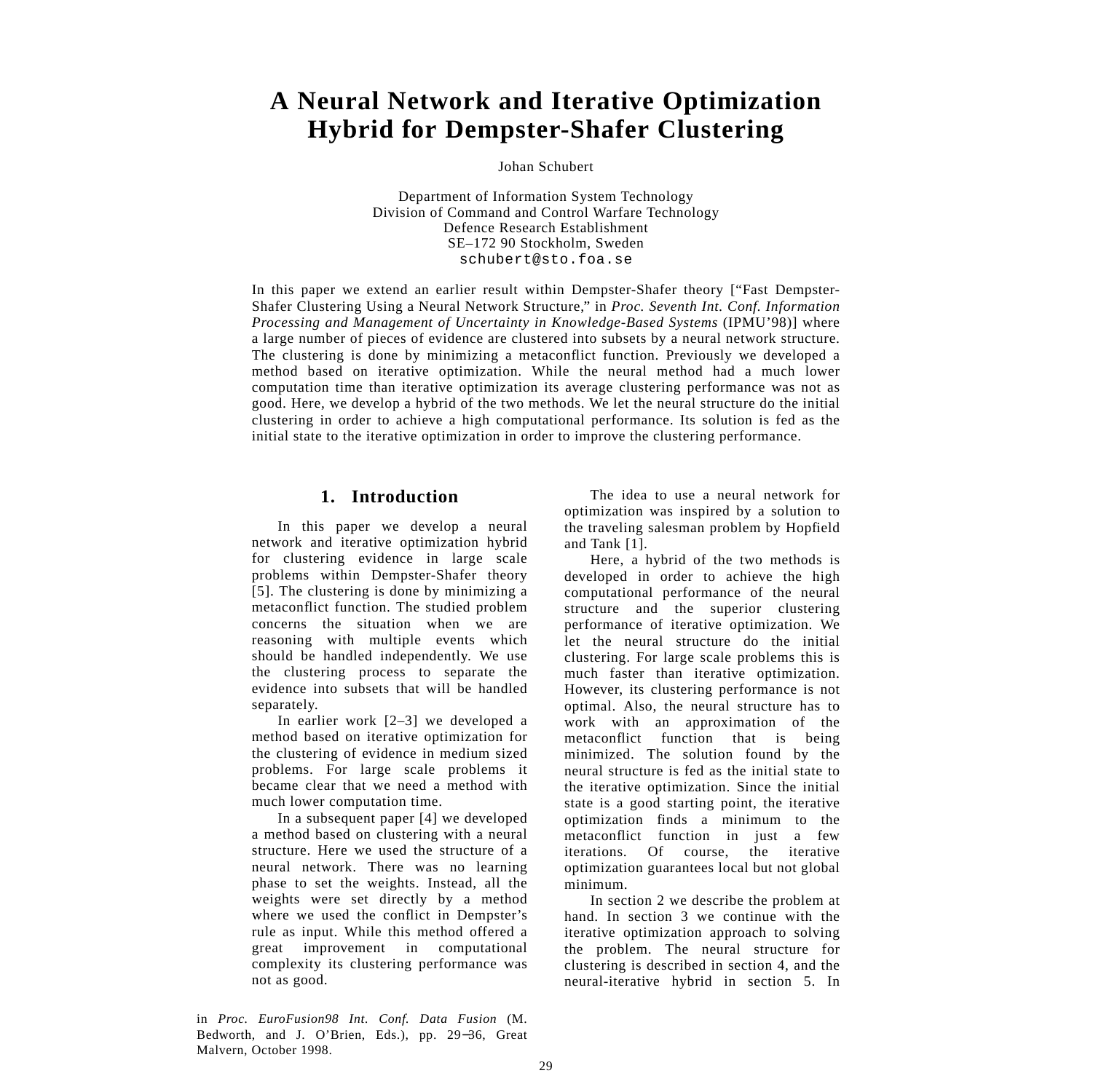section 6 we compare results of clustering performance and computational complexity of the three methods. Finally, in section 7, conclusions are drawn.

# **2. The Problem**

If we receive several pieces of evidence about different and separate events and the pieces of evidence are mixed up, we want to arrange the them according to which event they are referring to. Thus, we partition the set of all pieces of evidence  $\chi$  into subsets where each subset refers to a particular event. In figure 1 these subsets are denoted by  $\chi_i$  and the conflict when all pieces of evidence in χ*<sup>i</sup>* are combined by Dempster's rule is denoted by  $c_i$ . Here, thirteen pieces of evidence are partitioned into four subsets. When the number of subsets is uncertain there will also be a "domain conflict"  $c_0$  which is a conflict between the current hypothesis about the number of subsets and our prior belief. The partition is then simply an allocation of all pieces of evidence to the different events. Since these events do not have anything to do with each other, we will analyze them separately.

Now, if it is uncertain to which event some pieces of evidence is referring we have a problem. It could then be impossible to know directly if two different pieces of evidence are referring to the same event. We do not know if we should put them into the same subset or not. This problem is then a problem of organization. Evidence from different events that we want to analyze are unfortunately mixed up and we are facing a problem in separating them.



*Fig 1. The conflict in each subset of the partition becomes a piece of evidence at the metalevel.*

To solve this problem, we can use the conflict in Dempster's rule when all pieces of evidence within a subset are combined, as an indication of whether these pieces of evidence belong together. The higher this conflict is, the less credible that they belong together.

Let us create an additional piece of evidence for each subset with the proposition that this is not an "adequate partition". We have a simple frame of discernment on the metalevel  $\Theta = \{AdP,$  $\neg$ AdP }, where AdP is short for "adequate partition." Let the proposition take a value equal to the conflict of the combination within the subset,

$$
m_{\chi_i}(\neg \text{AdP}) \stackrel{\Delta}{=} \text{Conf}(\{e_j \mid e_j \in \chi_i\}).
$$

These new pieces of evidence, one regarding each subset, reason about the partition of the original evidence. Just so we do not confuse them with the original evidence, let us call this evidence "metalevel evidence" and let us say that its combination and the analysis of that combination take place on the "metalevel," figure 1.

We establish [2] a criterion function of overall conflict called the metaconflict function for reasoning with multiple events. The metaconflict is derived as the plausibility that the partitioning is correct when the conflict in each subset is viewed as a piece of metalevel evidence against the partitioning of the set of evidence,  $\chi$ , into the subsets, χ*i*.

DEFINITION*. Let the* metaconflict function,

$$
Mcf(r, e_1, e_2, ..., e_n) \triangleq 1 - (1 - c_0) \cdot \prod_{i=1}^r (1 - c_i),
$$

*be the conflict against a partitioning of n evidences of the set* χ *into r disjoint subsets*  $\chi$ *<sub><i>i*</sub>. Here, c<sub>i</sub> is the conflict in subset *i* and c<sub>0</sub> *is the conflict between r subsets and propositions about possible different number of subsets.*

We will use the minimizing of the metaconflict function as the method of partitioning the evidence into subsets representing the events. This method will also handle the situation when the number of events are uncertain.

The method of finding the best partitioning is based on an iterative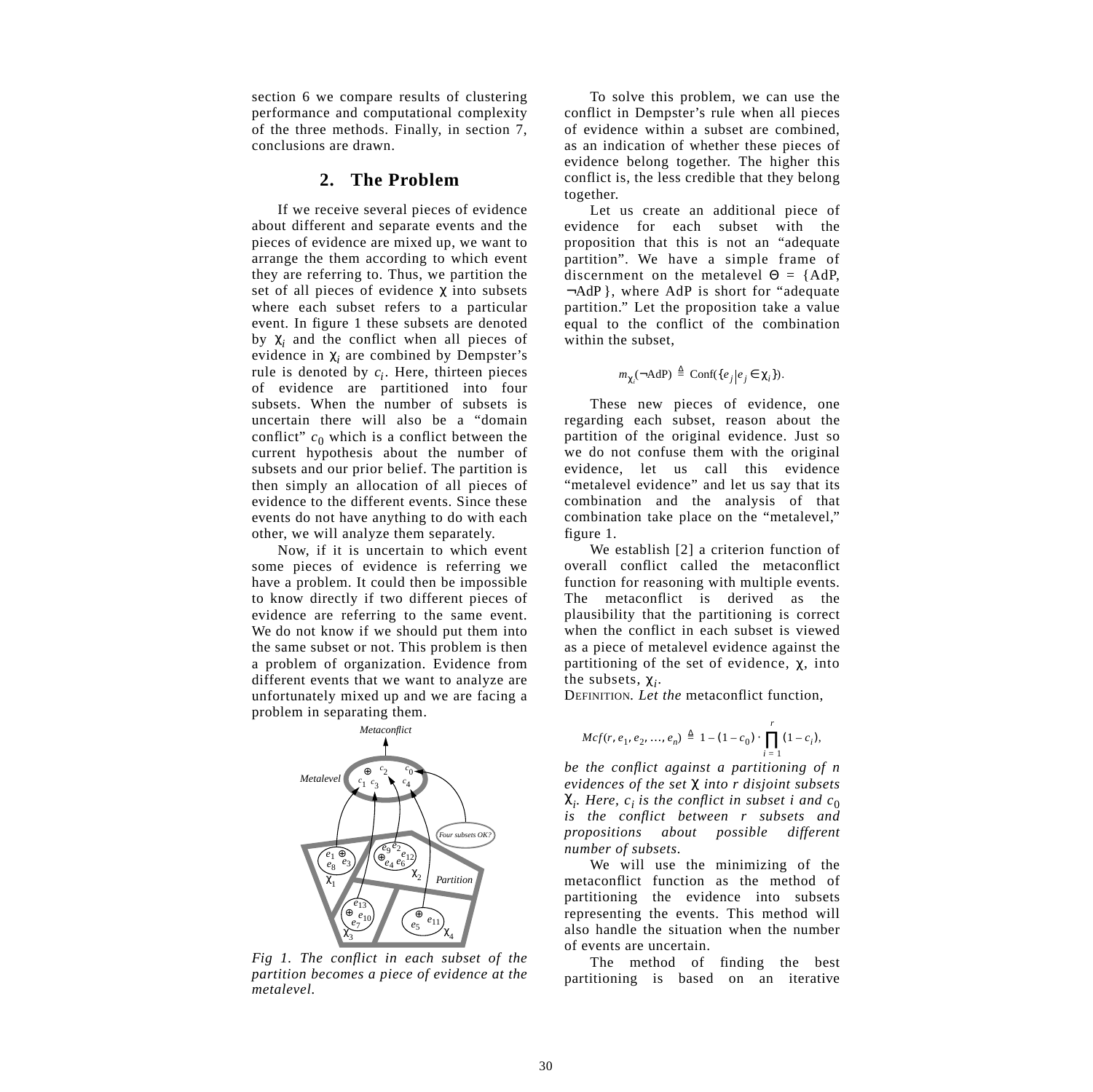minimization of the metaconflict function. In each step the consequence of transferring a piece of evidence from one subset to another is investigated.

After this, each subset refers to a different event and the reasoning can take place with each event treated separately.

# **3. Iterative Optimization**

For a fixed number of subsets a minimum of the metaconflict function can be found by an iterative optimization among partitionings of evidences into different subsets.

In each step of the optimization the consequence of transferring evidence from one subset to another is investigated. If a piece of evidence  $e_q$  is transferred from  $\chi_i$ to  $\chi_j$  then the conflict in  $\chi_j$ ,  $c_j$ , increases to  $c_j^*$  and the conflict in  $\chi_i$ ,  $c_i$ , decreases to  $c_i^*$ .

Given this, the metaconflict is changed to

$$
Mcf^* = 1 - (1 - c_0) \cdot (1 - c_i^*) \cdot (1 - c_j^*) \cdot \prod_{k \neq i, j} (1 - c_k)
$$
  
= 1 - (1 - c\_0) \cdot \prod\_k (1 - c\_k).

The transfer of  $e_q$  from  $\chi_i$  to  $\chi_j$  is favorable if Mcf\* < Mcf. This is the case if

$$
\frac{1-c_j^*}{1-c_j} > \frac{1-c_i}{1-c_i^*}.
$$

It is, of course, most favorable to transfer  $e_q$  to  $\chi_k$ ,  $k \neq i$ , where Mcf<sup>\*</sup> is minimal.

When several different pieces of evidence may be favorably transferred it will be most favorable to transfer the evidence  $e_a$  that minimizes Mcf<sup>\*</sup>.

It should be remembered that this analysis concerns the situation where only one piece of evidence is transferred from one subset to another. It may not be favorable at all to simultaneously transfer two or more pieces of evidence which are deemed favorable for individual transfer.

The algorithm, like all hill-climbing– like algorithms, guarantees finding a local but not a global optimum.

## **4. Neural Structure**

We will study a series of problems where  $2^n - 1$  pieces of evidence, all simple support functions with elements from  $2^{\Theta}$ ,

are clustered into *n* clusters, where  $\Theta = \{1, \dots, n\}$ 2, 3, ..., *n*}.

Thus, there is always a global minimum to the metaconflict function equal to zero, since we can take all pieces of evidence that includes the 1–element and put them into cluster 1, of the remaining evidence take all those that includes the 2–element and put them into subset 2, and so forth.

The reason we choose a problem where the minimum metaconflict is zero is that it makes a good test example for evaluating performance. If another problem had been used we would have no knowledge of the global minimum and evaluation would be more difficult. We have no reason to believe that this choice of test examples is atypical with respect to network performance.

We will choose an architecture that minimizes a sum. Thus, we have to make some change to the function that we want to minimize. If we take the logarithm of one minus the metaconflict function, we can change from minimizing Mcf to minimizing a sum.

Let us change the minimization as follows

$$
\min Mcf = \min 1 - \prod_i (1 - c_i)
$$
  

$$
\max 1 - Mcf = \max \prod_i (1 - c_i)
$$
  

$$
\max \log(1 - Mcf) = \max \log \prod_i (1 - c_i)
$$
  

$$
= \max \sum_i \log(1 - c_i) = \min \sum_i -\log(1 - c_i)
$$

where  $-\log(1 - c_i) \in [0, \infty]$  is a weight [5, p. 77] of evidence, i.e., metaconflict.

Since the minimum of Mcf  $(= 0)$  is obtained when the final sum is minimal  $(=$ 0) the minimization of the final sum yields the same result as a minimization of Mcf would have.

Thus, in the neural network we will not let the weights be directly dependent on the conflicts between different pieces of evidence but rather on  $-\log(1 - c_{ik})$ , where *cjk* is the conflict between the *j*th and *k*th piece of evidence;

$$
c_{jk} = \begin{cases} m_j \cdot m_k, & \text{conflict} \\ 0, & \text{no conflict.} \end{cases}
$$

This, however, is a slight simplification since the neural structure will now minimize a sum of  $-\log(1 - c_{ik})$ , but take no account of higher order terms in the conflict.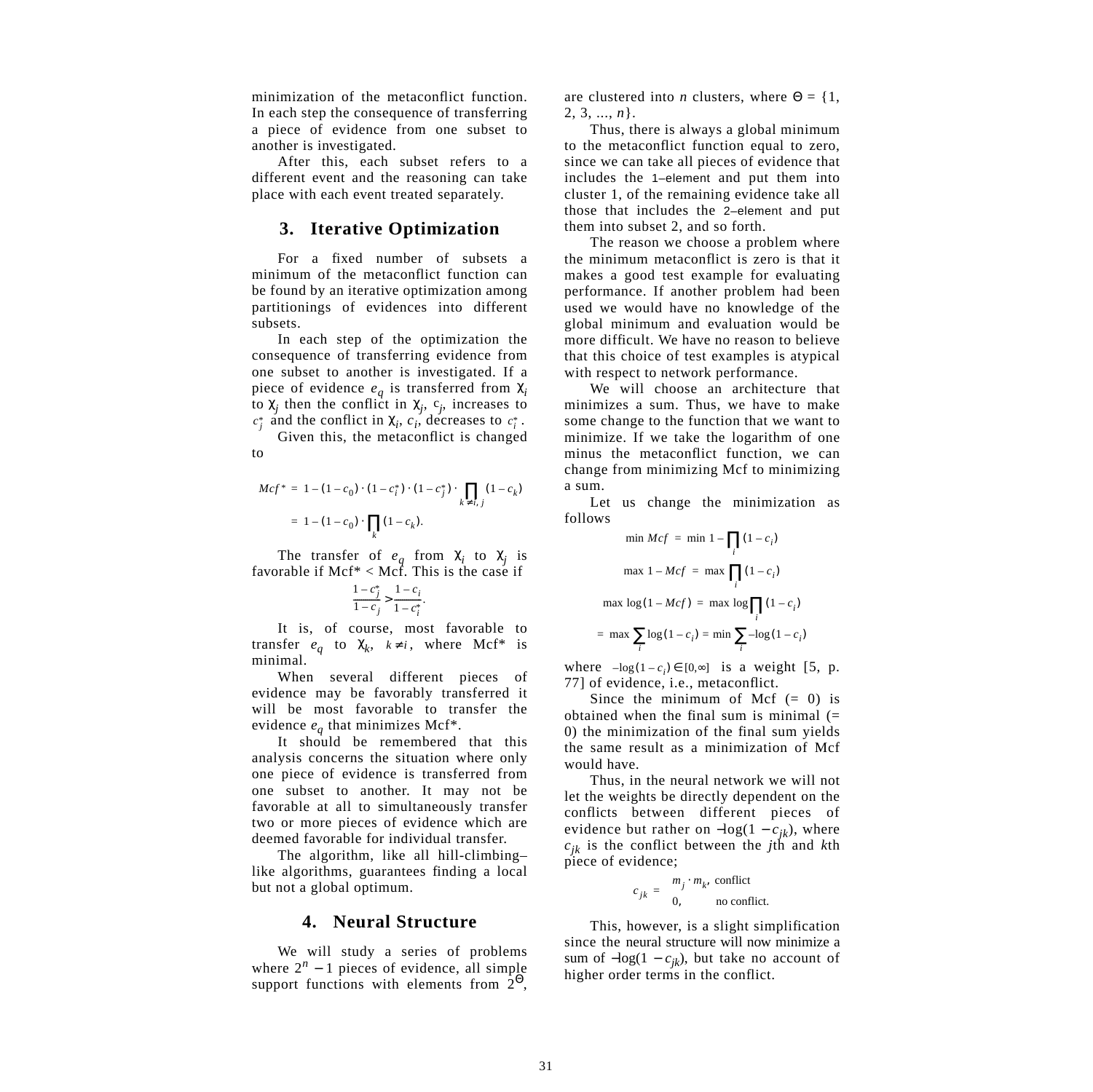Let us study the calculations taking place in the neural network during an iteration. We use the same terminology as Hopfield and Tank [1] with input voltages as the weighted sum of input signals to a neuron, output voltages as the output signal from a neuron, and inhibition terms as negative weights.

For each neuron  $n_{mn}$  we calculate an input voltage u as the weighted sum of all signals from row *m* and column *n*, figure 2.

This sum is the previous input voltage of the previous iteration for  $n_{mn}$  plus a gain factor times the sum of the weighted sum of output voltages V*ij* of all neurons of the same column or row as  $n_{mn}$  plus an excitation bias and minus the previous input voltage of  $n_{mn}$ .

Thus, the new input voltage to  $n_{mn}$  at iteration  $t + 1$  is

$$
\mathbf{u}_{mn}^{t+1} = \mathbf{u}_{mn}^t + \eta \cdot \left( \sum_i \left[ -\mathrm{d} \mathbf{t} \cdot \log(1 - c_{in}) + \mathrm{g} \mathbf{i} \right] \cdot \mathbf{V}_{in} + \sum_{j \neq n} \left[ \mathbf{r} \mathbf{i} + \mathrm{g} \mathbf{i} \right] \cdot \mathbf{V}_{mj} + \mathrm{e} \mathbf{b} - \mathbf{u}_{mn}^t \right)
$$

where η is the gain factor.

From the new input voltage to  $n_{mn}$  we can calculate a new output voltage of  $n_{mn}$ 

$$
\mathbf{V}_{mn}^{t+1} = \frac{1}{2} \cdot \left( 1 + \tanh(\frac{\mathbf{u}_{mn}^{t+1}}{\mathbf{u}_0}) \right)
$$

where tanh is the hyperbolic tangent,  $u_0$  = 0.02, and  $V_{mn}^{t+1} \in [0,1]$ .



*Fig 2. Neural network. Each column corresponds to a cluster and each row corresponds to a piece of evidence.*

Initially, before the iteration begins, each neuron is initiated with an input voltage of  $u_{00}$  + noise where

$$
\mathbf{u}_{00} = \mathbf{u}_0 \cdot \operatorname{atanh}\left(\frac{2}{n} - 1\right)
$$

and atanh is the hyperbolic arc tangent.

The initial input voltage is set at  $u_{00} + \delta u$ where  $\delta u$ , the noise, is a random number chosen uniformly in the interval  $-0.1 \cdot u_0 \le \delta u \le 0.1 \cdot u_0$ .

After convergence is achieved the conflict within each cluster, i.e., column, is calculated by combining those pieces of evidence for which the output voltage for the column is 1.0.

We now have a conflict for each subset and can calculate the overall metaconflict, Mcf, by the previous formula.

# **5. Neural-iterative Hybrid**

The idea behind the neural-iterative hybrid is simple. We want to develop a method that has the superior computational complexity of the neural clustering and at the same time has the excellent clustering performance of iterative optimization. This means that most of the actual work has to be done by the neural part of the hybrid in order to achieve a low computational time. Only when we have almost found a solution can we afford to use iterative optimization to achieve maximum clustering performance.

In this hybrid the neural structure does the first clustering until it reaches convergence. The solution found by the neural structure is then fed as the initial state to the iterative optimization. Iterative optimization takes place and continues until convergence is achieved.

In figure 3 a typical convergence of a neural network and the following iterative optimization of 63 pieces of evidence into six clusters is seen. It takes the neural structure 71 iterations to converge. This is viewed at its first, eleventh, 21st, 31st, ..., 61st and 71st iteration. The final state of the neural clustering is taken as the initial state of the iterative optimization. Here, in each iteration one piece of evidence is moved from one cluster to another. The iterative optimizations takes three more iterations (the 72nd – 74th iteration). In figure 3 they are market grey with the changes marked black.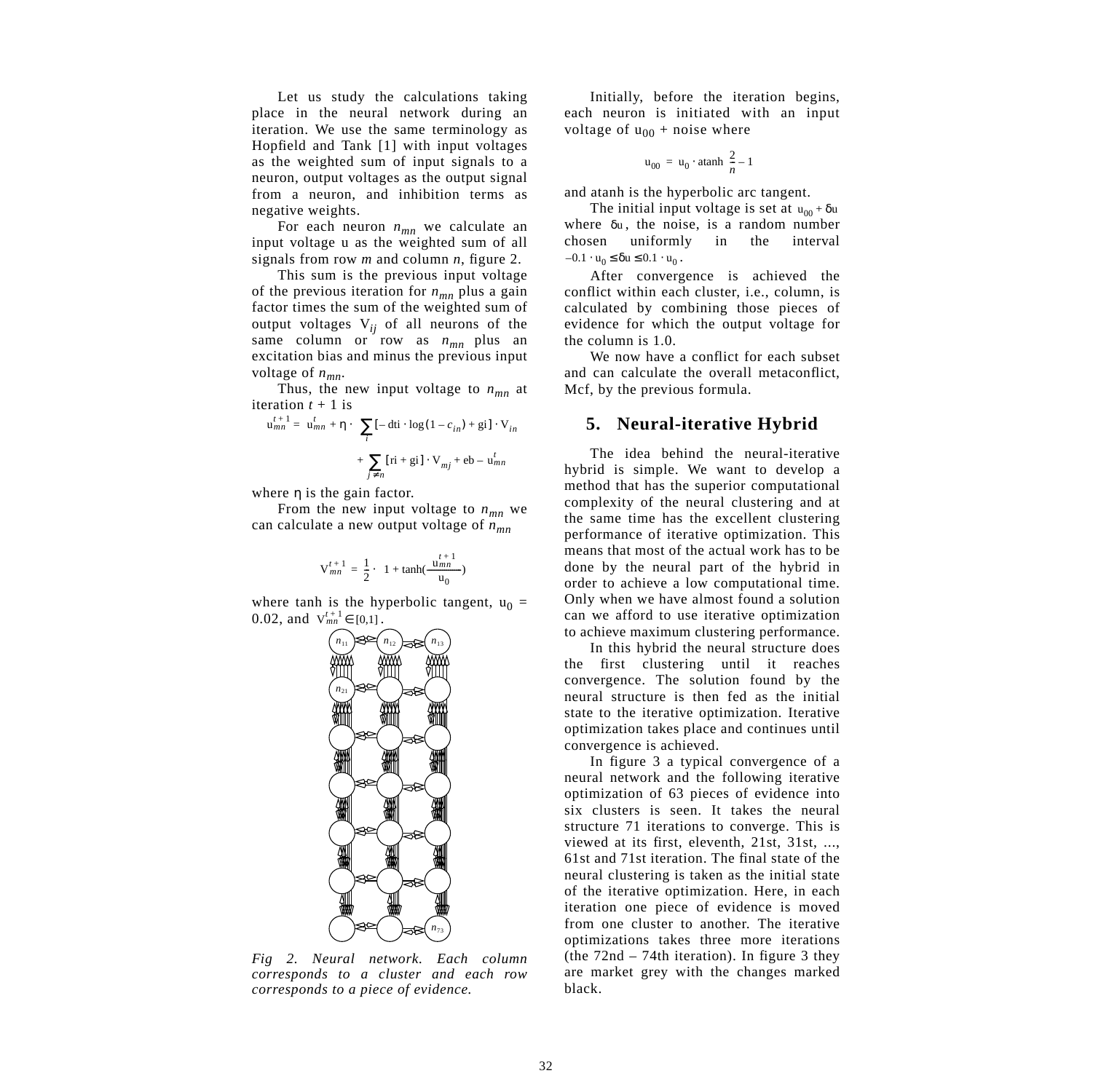

*Fig 3. Neural-iterative hybrid: The convergence of a neural network (iterations 1-71, black) followed by iterative optimization (iterations 72-74, grey). In each snap-shot of an iteration each column represents a cluster and each row represents a piece of evidence. The linear dimension of each square is proportional to the output voltage of the neuron and represent the degree to which a piece of evidence belong to a cluster. During iterative optimization one piece of evidence is moved in each iteration from one cluster to another (black) until convergence.*

The clustering performance can be seen in figure 4. Here, the metaconflict from all clusters are calculated for each iteration. It should be noticed that the neural structure part of the hybrid method minimizes an approximation of the metaconflict function, while the iterative part minimizes the actual function. This explains the uphill curve between the 37th and 71st iteration until convergence is reached.

One observation is that most of the neural structures clustering performance is achieved after half of all iterations. Thus, it might be possible to take an intermediate solution of the neural structure and feed that one to the iterative optimization, although that has not been done here. However, repeated calculation of metaconflict at each iteration is time consuming and not a good idea, and taking a "half ready" solution of the neural structure might be counter productive because of the high computational complexity of the following iterative optimization part. In the investigation of computational complexity and cluster performance in the next section we always wait for convergence of both parts of the hybrid method.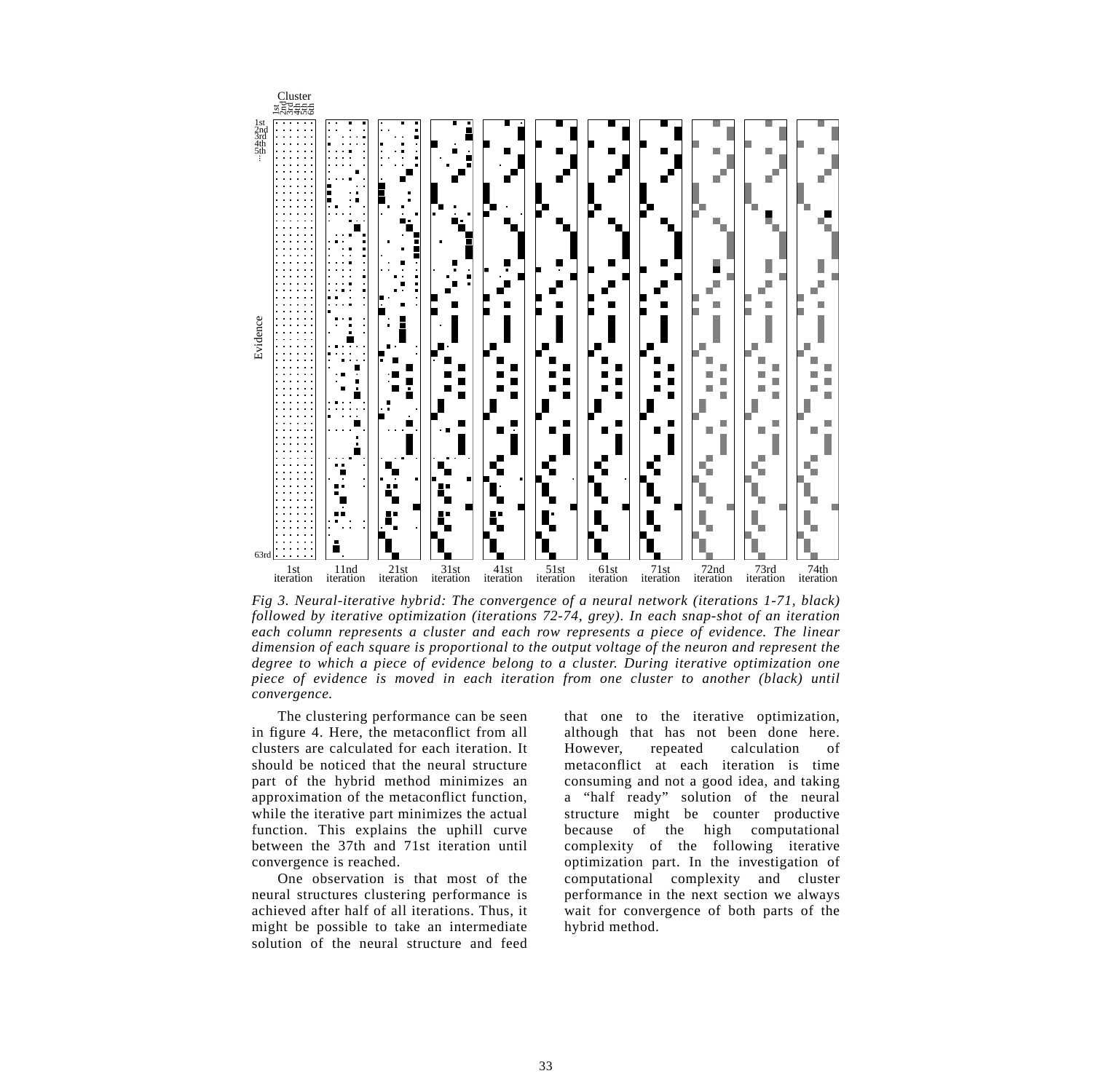

*Fig 4. Metaconflict per iteration for the "63 pieces into 6 clusters" problem of the neural-iterative hybrid.*

### **6. Results**

6.1  $2^n - 1$  into *n* problems

Let us investigate clustering performance and computational complexity of the three clustering processes; the neural structure, iterative optimization and the neural-iterative hybrid. We make this comparison as the problem size grows.

For all problem sizes we will cluster  $2^n - 1$  pieces of evidence into *n* different clusters. In this test we use evidence that support the different subsets of the frame Θ  $= \{1, 2, 3, ..., n\}$ . Thus, we know that the metaconflict function has a global minimum with metaconflict equal to zero.

In table 1 and figure 5 we see the exponential growth in computation time of the iterative optimization, the neural structure and the hybrid method as the problem size grows. The neural structure has a much lower computational complexity than iterative optimization, although it is still exponential, but it has a higher computation time for small problems.

For the neural-iterative hybrid we notice that its computational complexity is very close to that of neural clustering. For instance, in the "63 pieces into 6 clusters" problem the computation time is 120 seconds for the hybrid method compared to 109 seconds of the neural, table 1. Note also, that on average there are only 3.5 extra iterations in the iterative optimization part of the hybrid clustering after the initial neural clustering has converged. Compared with the 26.1 iterations of the iterative optimization this indicates that the neural structure of the hybrid method does most of the job, but to achieve high performance in clustering we need the iterative optimization to finish the job. The same conclusion can be drawn from figure 4.

We should also notice that the ∆-time difference between hybrid and neural methods grows. For very large scale problems where we can anticipate a moderately successful clustering performance of the neural method, its solution will not be a sufficiently good starting state for the iterative part of the hybrid method. Thus, we expect the computational complexity for very large scale problems to approach that of iterative

Table 1: Computation time and iterations

| radio 1. Computation time and relations |                  |       |      |      |     |  |  |
|-----------------------------------------|------------------|-------|------|------|-----|--|--|
| # Evidence                              |                  | 15    | 31   | 63   | 127 |  |  |
| # Clusters                              | 3                | 4     | 5    | 6    |     |  |  |
|                                         | Neural structure |       |      |      |     |  |  |
| time(s)                                 | 2.09             | 7.39  | 27.3 | 109  | 618 |  |  |
| iterations                              | 54.3             | 63.7  | 65.2 | 79.8 | 108 |  |  |
| Iterative optimization                  |                  |       |      |      |     |  |  |
| time(s)                                 | 0.061            | 0.201 | 1.90 | 288  | 76d |  |  |
| iterations                              | 2.6              | 5.1   | 11.1 | 26.1 |     |  |  |
| Hybrid                                  |                  |       |      |      |     |  |  |
| time(s)                                 | 2.31             | 8.35  | 28.2 | 120  |     |  |  |
| $\Delta$ -time (s)                      | 0.22             | 0.96  | 0.91 | 11.4 |     |  |  |
| $\Delta$ iterations                     | 1.5              | 2.4   | 3.4  | 3.5  |     |  |  |

\*estimated (days)



*Fig 5. Computation time (mean) of neural, iterative, hybrid and* ∆*-time: hybrid-neural.*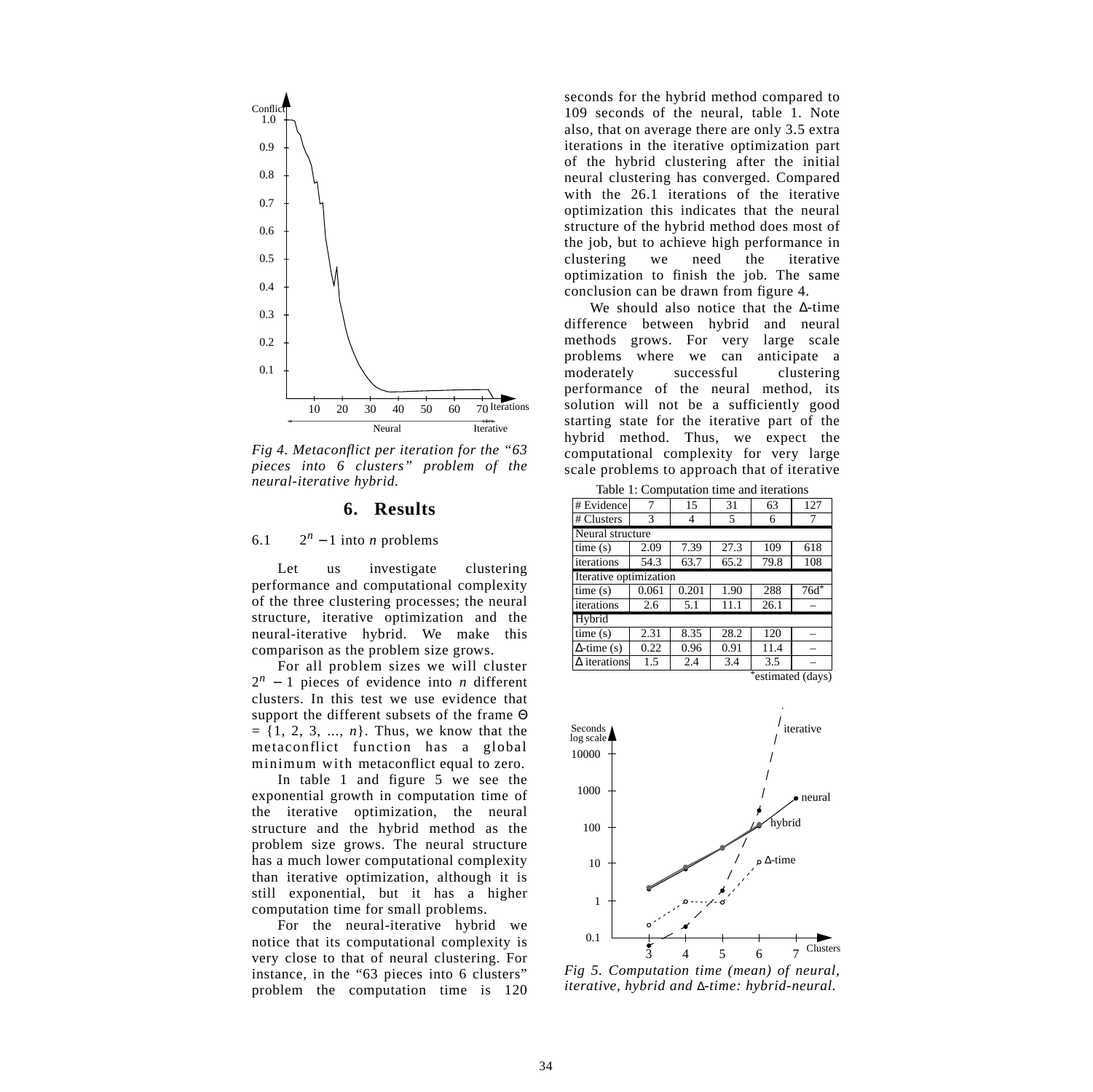optimization. We found in [4] that for these very large scale problems some heuristic preclustering might be necessary. The same conclusion applies here.

Having found the computational complexity of the hybrid method to be almost as good as that of the neural structure we will now study the clustering performance of the three methods. In table 2 and figure 6 we find the metaconflict of the three methods as the problem size grows from three clusters to six. For each problem size *n* we have clustered the  $2^n - 1$  different pieces of evidence from the set of all subsets of Θ ten times with different random basic probability numbers each time.

While all three methods manage to find a global minimum at least one time out of ten for all problem sizes, we see that the mean conflict over ten runs is vastly better for the hybrid and iterative methods compared to neural clustering. The hybrid method is slightly better than iterative optimization.

In [4] we said that cluster performance should be measured not by metaconflict in it self since the difficulty of the problem grows with the problem size. Instead, we prefer to measure the performance by conflict per cluster or conflict per cluster and evidence, the latter being the best measure of clustering performance.

| # Evidence             |       | 15    | 31    | 63    |  |
|------------------------|-------|-------|-------|-------|--|
| # Clusters             | 3     |       | 5     |       |  |
| Neural structure       |       |       |       |       |  |
| best of 10             | 0     |       |       |       |  |
| mean                   | 0.016 | 0.059 | 0.076 | 0.398 |  |
| Iterative optimization |       |       |       |       |  |
| best of 10             |       |       |       |       |  |
| mean                   | 0     | 0.001 | 0.003 | 0.097 |  |
| Hybrid                 |       |       |       |       |  |
| best of 10             | 0     |       |       |       |  |
|                        |       |       |       |       |  |

Table 2: Metaconflict



*Fig 6. Metaconflict (mean) of neural, iterative and hybrid methods.*

In table 3 and figures 7 and 8 we see a good performance on clustering by the hybrid method. It is slightly better than that of iterative optimization and much better than neural clustering.

While the clustering performance of the hybrid method is found to be better than that of iterative optimization and the computational complexity is almost as good as that of neural clustering, we have not yet found the problem size limit of the method. This is done below by studying the sixcluster problem for successively larger problem sizes.

#### 6.2 The six-cluster problem

Let us further study the six-cluster problem. Here we draw random subsets from the set of all subsets as propositions with random basic probability numbers attached.

In table 4 and figure 9 we see a good performance of the hybrid model up to 70

| Table 5. Commet per chaster and evidence |       |         |         |       |  |
|------------------------------------------|-------|---------|---------|-------|--|
| # Evidence                               |       | 15      | 31      | 63    |  |
| # Clusters                               | 3     |         | 5       | 6     |  |
| Neural structure (mean conflict)         |       |         |         |       |  |
| / cluster                                | 0.005 | 0.015   | 0.016   | 0.081 |  |
| / evidence                               | 0.002 | 0.004   | 0.003   | 0.008 |  |
| Iterative (mean conflict)                |       |         |         |       |  |
| / cluster                                |       | 0.0003  | 0.0005  | 0.017 |  |
| / evidence                               | 0     | 0.00009 | 0.00008 | 0.002 |  |
| Hybrid (mean conflict)                   |       |         |         |       |  |
| / cluster                                | 0     | 0       | 0.0004  | 0.016 |  |
| / evidence                               |       | 0       | 0.00007 | 0.001 |  |

Table 3: Conflict per cluster and evidence







*Fig 8. Metaconflict per cluster and evidence.*